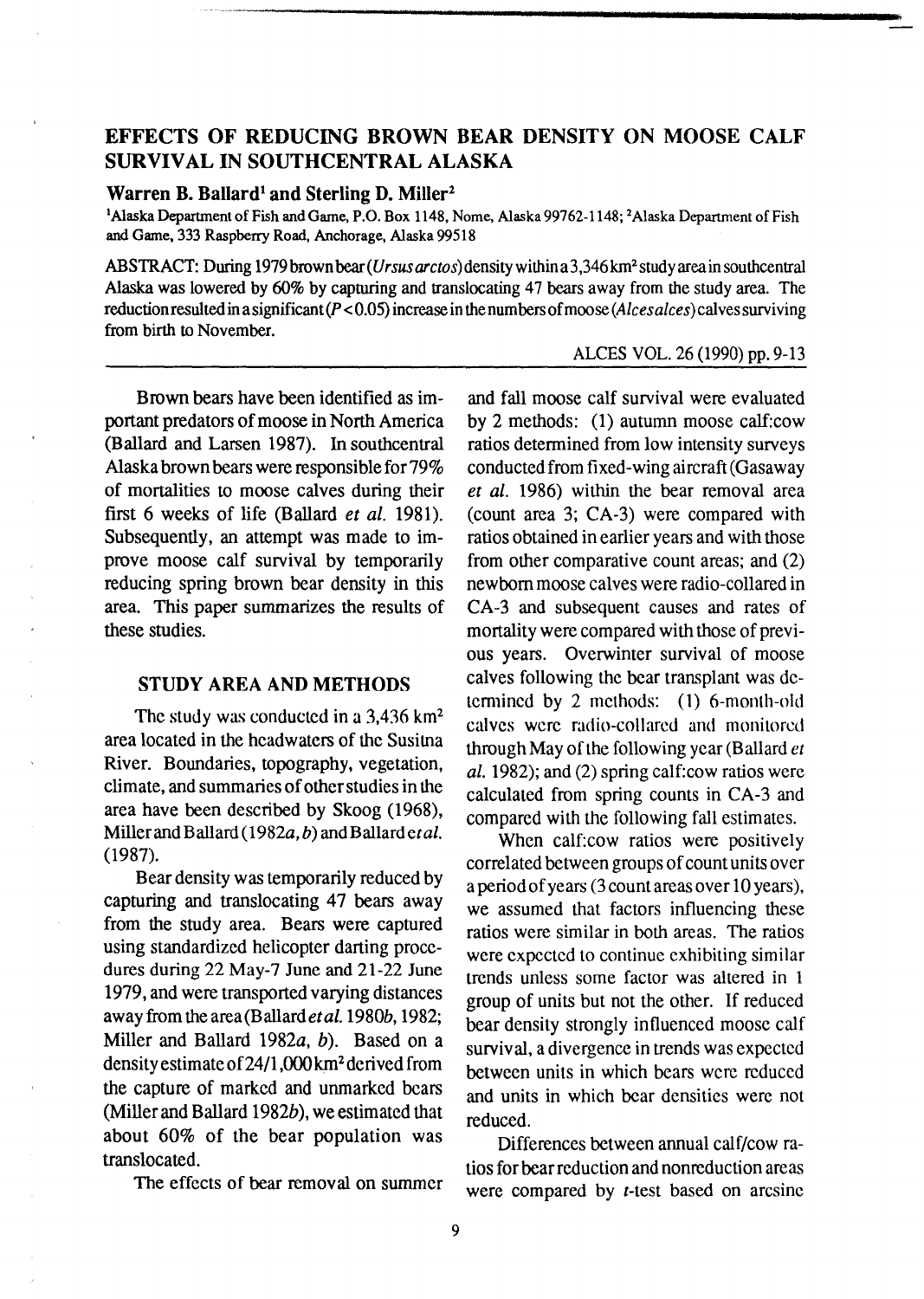$\lambda$ 

transformation of observed ratios (Sokal and Rohlf 1969:607). Comparisons of trends in calf:cow ratios within and between areas were based on analysis of residuals (Everith 1977:46) to determine which cells in this analysis contributed significantly to rejection of the null hypothesis. Confidence intervals (CI) around predicted Yvalues were obtained by linear regression analysis following procedures described by Snedecor and Cochran (1973). Statistical differences in means and deviations for ratio data were tested with t-tests and Chi-square analyses, respectively (Snedecor and Cochran 1973).

## RESULTS AND DISCUSSION

Reduction of brown bear density during late spring and early summer 1979 in CA-3 resulted in a large increase in moose calf survival as indicated y autumn calf: cow ratios (Fig. 1). The increase was evaluated by comparing autumn 1978 vs. 1979 calf:cow ratios, in the same area as well as with ratios in 2 other comparison areas (CAs-7 and 13) where bear numbers were not reduced. In CA-3 calf:100 cows (>2 years old) ratios increased from 34 in 1978 to 58 in 1979 *(t=* 5.9 P<0.05); no changes were observed during the same time period within the 2 comparison count areas where bears were not reduced (Fig. 1).

Prior to bear removal in 1979, calf:cow ratios were correlated between CA's 3 and 7  $(r = 0.75, P < 0.05)$ , and between CAs-3 and 13 (r = 0.55, *P* = 0.12) from 1970-78 (Figs. 2 & 3). Based on these relationships, the predicted autumn 1979 calf:cow ratio in CA-3 was 29:100. The observed ratio of 58:100 fell outside the 95% CI for both comparisons, suggesting that the 1979 increase in CA-3 resulted from the bear reduction program.

Numbers of calves and cows (>2 yearsold) observed in CAs-3, 7, and 13 from 1970- 79 were tested to detennine significant deviations from expected values based on comparisons of count areas. The null hypothesis was that for any year the calf:cow ratio was equivalent to that obtained by lumping all years in all count areas. Significant deviations ( $P < 0.05$ ) in number of calves observed between CAs-3 and 7 occurred only in 1979 following reductions in bear density. How-



Fig. 1. Annual moose calf:cow (>2 years old) ratios from 3 count areas before and after brown bear translocation.



Fig. 2. Relationship between autumn moose calf:cow (>2 years old) ratios in count areas 3 and 7 in GMU 13 of southcentral Alaska, 1970- 79 (survey year in parenthesis).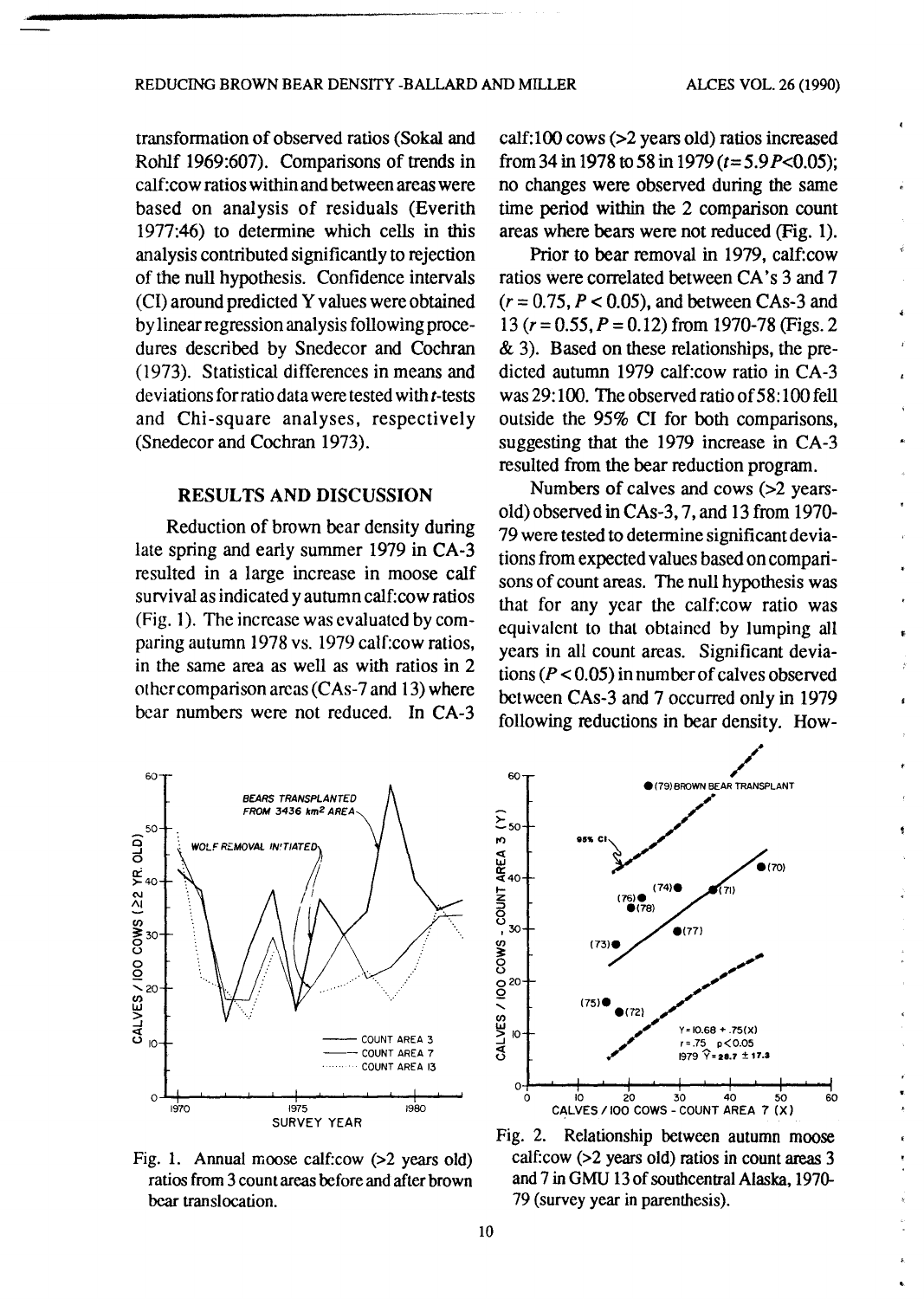

Fig. 3. Relationship between autumn moose calf:cow (>2 years old) ratios in count areas 3 and 13 in GMU 13 of southcentral Alaska, 1970-79 (survey year in parenthesis).

ever, between CAs-3 and 13 deviations ( $P <$ 0.05) occurred not only in 1979 but also in 1970 and 1972. Differences in 1970 and 1972 autumn counts may have resulted from differences in winter severity of the previous winters while the differences in 1979 probably resulted from the reduction in bear density in CA-3 (Ballard et al. 1980b).

Our 1979 moose survey results probably misrepresent the true sex and age composition of the moose herd. CA-3 moose have been annually surveyed in autumn using low-intensity  $(1 \text{ min/mi}^2)$  counts from fixed-wing aircraft. Following these counts in 1980, the area was censused using high-intensity (4.4) min/mi<sup>2</sup>) stratified random sampling techniques (Gasaway et al. 1986). This was done in an effort to estimate total population size and to obtain better sex-age composition data. The relationship of the low-intensity count to the moose population estimate based on highintensity count in autumn 1980 was used to reconstruct annual estimates of the moose population in CA-3 for the period 1977-79.

These comparisons suggest that the 1979 calf:100 cow ratio and the percent of the moose herd composed of calves were both higher than indicated by the low-intensity surveys. Based on the relationship between low- and high-intensity surveys, calves:100 cows increased from 58 to 73, calf percentage in herd increased from 31 to 45%, and bull:100 cows decreased from 18 to 15. The differences in sex-age composition are largely due to differences in observability of various sexage aggregations under different survey intensities (Gasaway et al. 1986).

We followed the above described procedure to calculate mortality rates and to compare differences in these rates between years for a hypothetical moose population of 1,000 individuals. If we assumed that the relationship observed in autumn 1980 between moose population composition data obtained during low intensity and high intensity searches is consistent from year to year, then this relationship can be used to reconstruct the moose population during the years prior to 1980 when only low-intensity searches were conducted. If a constant reproductive rate is also assumed, annual calf mortality rates can be calculated based on the differences between calculated calf production in spring and observed number of calves in the fall (based on composition of reconstructed population).

We assumed a productivity rate of 135 calves:100 cows (Ballard et al. 1980) and 0.29 calves:yearling cow (Blood 1974). The corresponding reconstructed autumn population for CA-3 in 1979 was 450 calves, 83 bulls, 60 yearling cows, and 407 adult cows. At the above productivity rate, this number of cows would have produced 511 calves. The difference between the expected number of 511 calves produced and the 450 calves "observed" in the reconstructed population provides a calf mortality estimate of 12% during the summer in 1979, the year the bears were translocated. Similar calculations for CA-3 in the summer of 1977 and 1978 indicated calf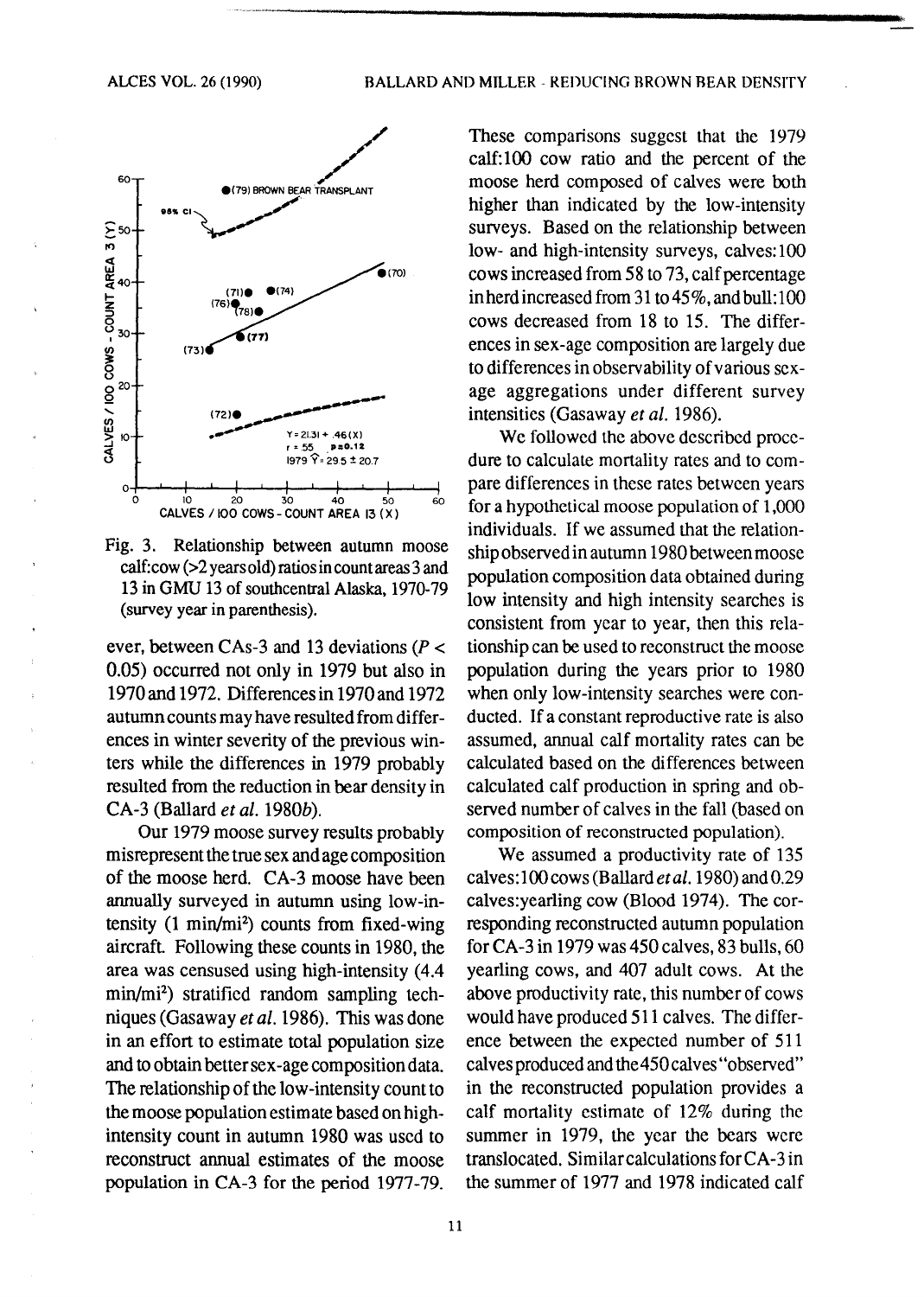Ŋ.

è

ł.

ž É

 $\frac{\epsilon}{\epsilon}$ 

 $\pmb{\epsilon}$ 

mortality rates of about 60% and 55%, respectively, in the 2 years prior to bear translocation. These latter estimates were similar to the mortality estimates derived from radio-collared calves during 1977 and 1978 (Ballard *et a/.* 1981).

Based on the above-described comparisons, the reduction in brown bear density by 60% resulted in a reduction of calf moose mortality from about 55% to about 12% from birth to November: a 78% reduction in total mortality for the period. Winter 1979-80 was relatively mild and only 2 of 33 radio-collared calves captured in November died during winter (6%). Therefore, moose calf mortality for the year following bear density reduction was  $17\%$  (May-October survival rate of  $88\%$ x November-April survival rate of  $94\%$  = 83% annual survival rate). High calf survival was also substantiated by spring 1980 counts in CA-3 which revealed a calf:cow (includes yearling cows) ratio of 58:100 (Ballard *eta/.*  1982). This was the highest spring calf:cow ratio ever observed in southcentral Alaska.

The bear translocation resulted in changes in calf survivorship evident in fall composition data and in calculated mortality rates as discussed above. Corresponding changes did not occur in mortality rates of 27 moose calves radio-collared in spring 1979 during the time the bears were being captured and translocated. Studies conducted in 1977 and 1978 in CA-3 and 2 similar areas of GMU 13 indicated a 55% mortality rate of radio-marked calves with 79% of the deaths resulting from brown bear predation (Ballard *et a/.* 1979, 1981). In 1979, using the same methods, we observed 56% mortality of the 27 radio-marked calves; brown bears caused 80% of these deaths. We suspect that several sources of bias offer the most probable explanation of why bears killed a similar proportion of the calves as were killed by bears in earlier years. These sources of bias include: (I) The sample size in 1979 was small compared with the earlier years ( $N = 48$  and 72 collared calves in

1977 and 1978, respectively; (2) the bears were translocated simultaneously with collaring of moose calves so that some collared moose calves were subject to predation by bears not yet caught and removed; and (3) the collared calves in 1979 were situated in a relatively small area where they may have been subject to predation from a few individual bears that were not captured and translocated (an estimated 40% of the total bear population) and that were effective predators on calves. Data on 2 bears that were not translocated but could be individually identified on the basis of size and pelage support this third possible source of bias. These 2 individuals were known to have caused at least 6 of the 12 mortalities of radio-marked calves in 1979. Known minimum kill rates of these 2 identifiable bears were 1 calf moose kill/5 .8 and 2.5 bear-days. These minimum rates exceeded the average kill rate of 1 moose calf/11.7 bear-days obtained in 1978, 1981, and 1984 (Ballard *et al.* 1990).

Once moose calves reached approximately 6 weeks of age, they became better able to evade brown bears (Ballard et al. 1980a). By 15 August 1979,5 of 12 (42%) radio-collared translocated bears returned to the study area and by autumn at least 60% of the adult radioed bears had returned (Miller and Ballard 1982a). Subsequent autumn calf:cow ratios returned to approximate pre-translocation levels. This was due in part because addition of the improved cohort as yearlings and 2 year-olds to the adult female segments of the herd would temporarily lower calf: cow ratios because these age classes are less productive (Blood 1974, Markgren 1969). A 60% reduction of bear density during the first 6 weeks following moose parturition was sufficient to significantly improve calf moose survival. Whether lesser reductions in bear density would automatically result in proportional increases in moose survival is unknown and warrants further study.

12